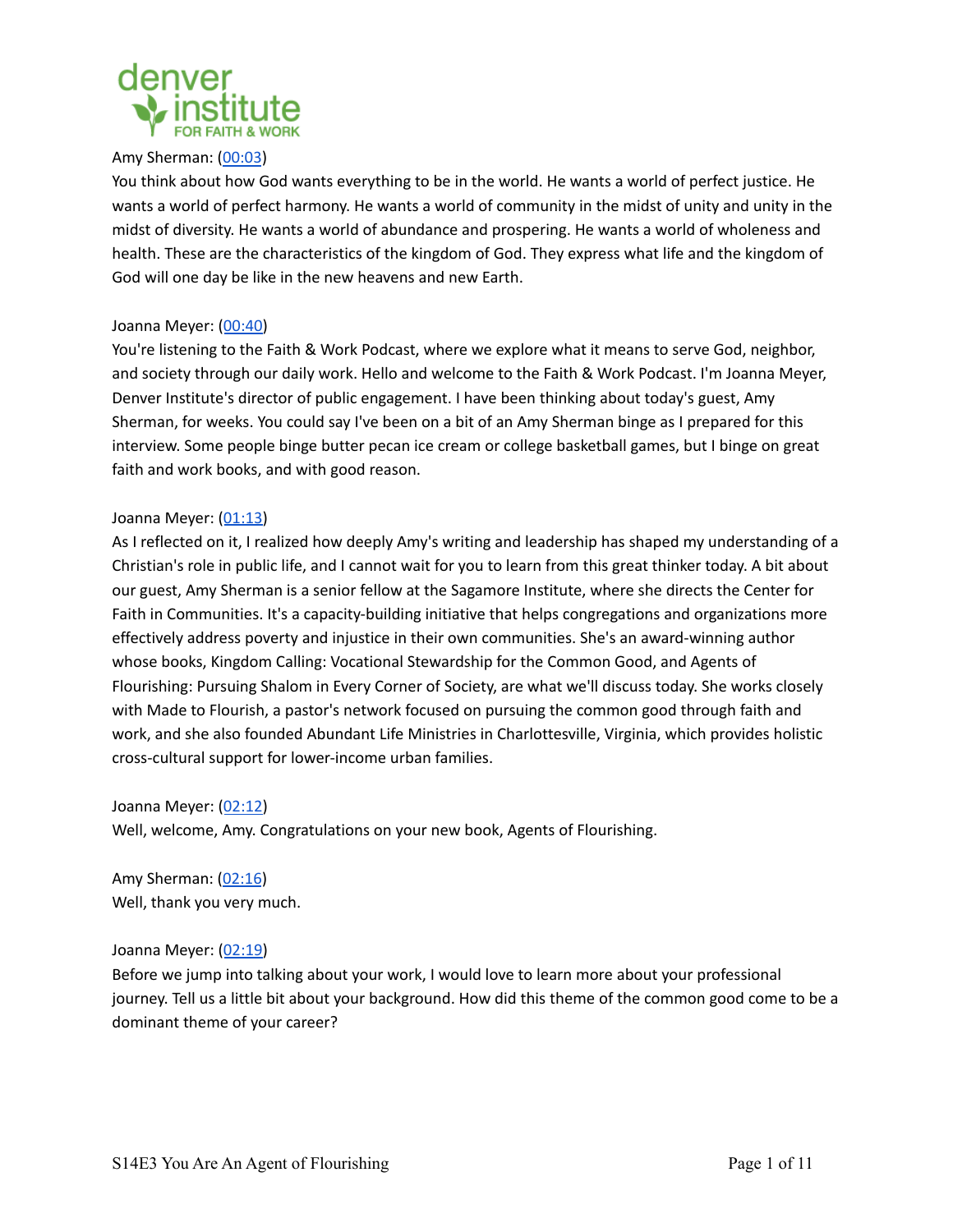

#### Amy Sherman: [\(02:33](https://www.rev.com/transcript-editor/Edit?token=GIjTQ1HbKSrwuprYah7iErOkzLFCKBg7OgAzk3EUX_rO8UWJ3lkxeG_2W23txindY6v0vAL8tQJw9RfcVUfNlFfSjek&loadFrom=PastedDeeplink&ts=153.21))

Yeah. Well, people ask me that kind of a question and the short answer, I think, is to say that the Lord has been very gracious to me in the sense that I've had a very strong and clear sense of calling that goes all the way back to when I was a teenager and I was on a church mission trip type thing in Appalachia. It was my first introduction, really, to the realities of significant poverty in the United States. That experience spoke to me very deeply and I had the sense that God was saying to me that my life was going to have something to do with the church and the poor, and literally, since eighth grade, that sense has stayed with me.

# Amy Sherman: [\(03:40](https://www.rev.com/transcript-editor/Edit?token=GIjTQ1HbKSrwuprYah7iErOkzLFCKBg7OgAzk3EUX_rO8UWJ3lkxeG_2W23txindY6v0vAL8tQJw9RfcVUfNlFfSjek&loadFrom=PastedDeeplink&ts=220.65))

That calling has taken on multiple occupational expressions over the years with sometimes being more of a scholar person, writing about policies and thinking about the ways that public policy advances opportunities for people, or takes away those opportunities. Sometimes those occupational expressions have been more as a practitioner, so I actually started and ran an urban ministry for a number of years here in my own city.

## Amy Sherman: [\(04:21](https://www.rev.com/transcript-editor/Edit?token=GIjTQ1HbKSrwuprYah7iErOkzLFCKBg7OgAzk3EUX_rO8UWJ3lkxeG_2W23txindY6v0vAL8tQJw9RfcVUfNlFfSjek&loadFrom=PastedDeeplink&ts=261.69))

But all throughout that, there was this sense of God's heart for the poor and my own desire to be a part of that. I think that being introduced to reformed theology and its really big view of what God is up to in the world, the whole Abraham Kuyper, every square inch is King Jesus', I think then took that sense of calling and put it into this larger framework through which I realized, "Oh, my goodness, yes, King Jesus is on this really cosmic redemptive mission where the kingdom of God is meant to infiltrate and bring positive transformation in all these different sectors of life in every square inch," and that therefore, working for the common good in every square inch was very much part of what Jesus is up to and what He invites me to join into.

# Joanna Meyer: ([05:35\)](https://www.rev.com/transcript-editor/Edit?token=GIjTQ1HbKSrwuprYah7iErOkzLFCKBg7OgAzk3EUX_rO8UWJ3lkxeG_2W23txindY6v0vAL8tQJw9RfcVUfNlFfSjek&loadFrom=PastedDeeplink&ts=335.95)

I love that. You also introduce readers of your work to the word Shalom, which is familiar, maybe for people who have grown up in religious circles, but I often think we have a very narrow or limited view of it. You describe Shalom as one of these overarching values of the Christian life, but how would you define it?

#### Amy Sherman: [\(05:58](https://www.rev.com/transcript-editor/Edit?token=GIjTQ1HbKSrwuprYah7iErOkzLFCKBg7OgAzk3EUX_rO8UWJ3lkxeG_2W23txindY6v0vAL8tQJw9RfcVUfNlFfSjek&loadFrom=PastedDeeplink&ts=358))

Well, I think you're right, that because that really rich Hebrew word Shalom is translated in the English as peace, our own understanding of the word becomes truncated because we often think of peace as either merely the absence of violence or peace as in, "Well, I'm getting along with everyone in my household, so there's peace right now," as opposed to, "My 14-year-old daughter hates me," or whatever. But this Hebrew notion of Shalom really captures, I think, God's normative intentions for life. In other words, the way things God wants them to be, the way that God wants things to be is this relational construct of the idea of peace with God, that God wants us to have this intimate fellowship with Him as our Creator in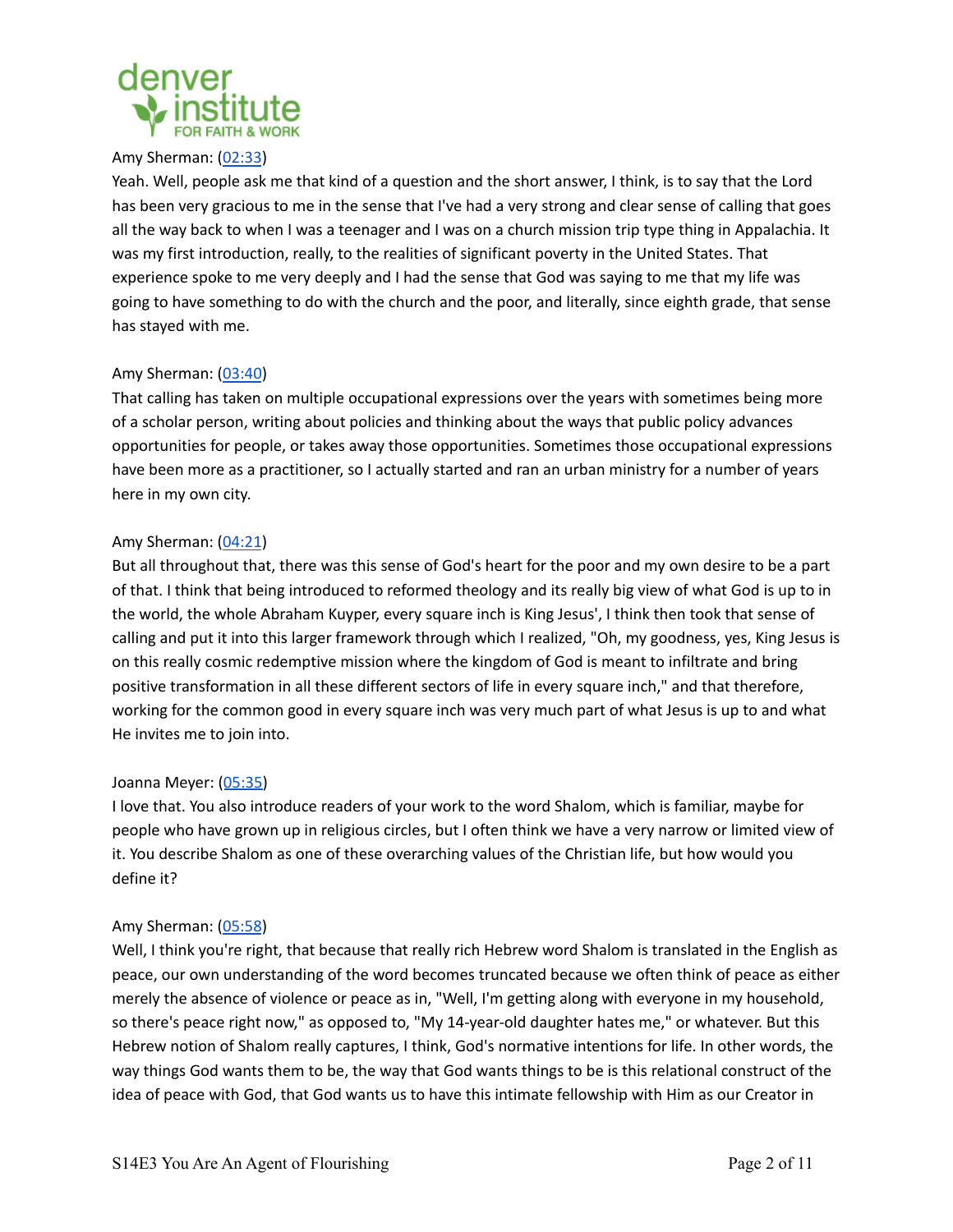# denver

this unfettered, beautiful access with our Father, so peace in that spiritual dimension, peace inwardly, a sort of psychological peace.

# Amy Sherman: [\(07:30](https://www.rev.com/transcript-editor/Edit?token=GIjTQ1HbKSrwuprYah7iErOkzLFCKBg7OgAzk3EUX_rO8UWJ3lkxeG_2W23txindY6v0vAL8tQJw9RfcVUfNlFfSjek&loadFrom=PastedDeeplink&ts=450.98))

Part of Shalom is peace with self, being okay in myself because I am the beloved of God and I am made in God's image and I have inherent worth and dignity, and then peace with others, that the way God wants things to be in the world is harmony with others, is deep relationship is deep mutual exchange with one another, with cooperative labor with others, with finding tremendous joy in serving others and being served by others, so there's this relational dimension or social peace.

# Amy Sherman: [\(08:21](https://www.rev.com/transcript-editor/Edit?token=GIjTQ1HbKSrwuprYah7iErOkzLFCKBg7OgAzk3EUX_rO8UWJ3lkxeG_2W23txindY6v0vAL8tQJw9RfcVUfNlFfSjek&loadFrom=PastedDeeplink&ts=501.58))

Then finally, this idea of Shalom as this Hebrew comprehensive definition of peace, peace with the created order itself, so a material or a physical wellbeing in which we have this harmonious relationship with the created order itself and find great beauty and pleasure in tending and keeping the world that God has created and receiving from, from the land all that we need, so peace with God, peace with self, peace with others, peace with the created order itself really gets at this idea of Shalom, and that is how God created the world, that perfect fourfold, peaceful relationships was extant in the garden and will be recreated in the new heaven and new Earth, and therefore, it represents the way things God wants things to be.

# Joanna Meyer: ([09:30\)](https://www.rev.com/transcript-editor/Edit?token=GIjTQ1HbKSrwuprYah7iErOkzLFCKBg7OgAzk3EUX_rO8UWJ3lkxeG_2W23txindY6v0vAL8tQJw9RfcVUfNlFfSjek&loadFrom=PastedDeeplink&ts=570.79)

Yeah. I just think about how that sense of peace or rightness with the way life is intended to be and how it becomes a fertile environment for all things to grow, which is the opposite of the headlines. I spent the morning before we logged on to record the podcast looking at The Washington Post and The New York Times and I see anything but Shalom playing out there and so it raises questions as individual believers, what does it look like to work towards that? Even in the smallest corners, like you said, every square inch, the smallest corner God has entrusted to us, that really touches on our work and how our daily work is part of it's our response to God's broader call to a life of discipleship and obedience and service. Tell us a little bit more about how you see work fitting into that process of God restoring Shalom.

# Amy Sherman: [\(10:20](https://www.rev.com/transcript-editor/Edit?token=GIjTQ1HbKSrwuprYah7iErOkzLFCKBg7OgAzk3EUX_rO8UWJ3lkxeG_2W23txindY6v0vAL8tQJw9RfcVUfNlFfSjek&loadFrom=PastedDeeplink&ts=620.48))

Yeah. We're expected to steward everything that God has given to us for the purposes of offering foretastes of that Shalom to others. Our work is a central arena through which we engage in that stewardship. We have what I call vocational power. God calls us to use that power to advance what I call kingdom foretaste or Shalom foretaste. You think about how God wants everything to be in the world. He wants a world of perfect justice. He wants a world of perfect harmony. He wants a world of community in the midst of unity and unity in the midst of diversity. He wants a world of abundance and prospering. He wants a world of wholeness and health. These are the characteristics of the kingdom of God. They express what life in the kingdom of God will one day be like in the new heavens and new Earth.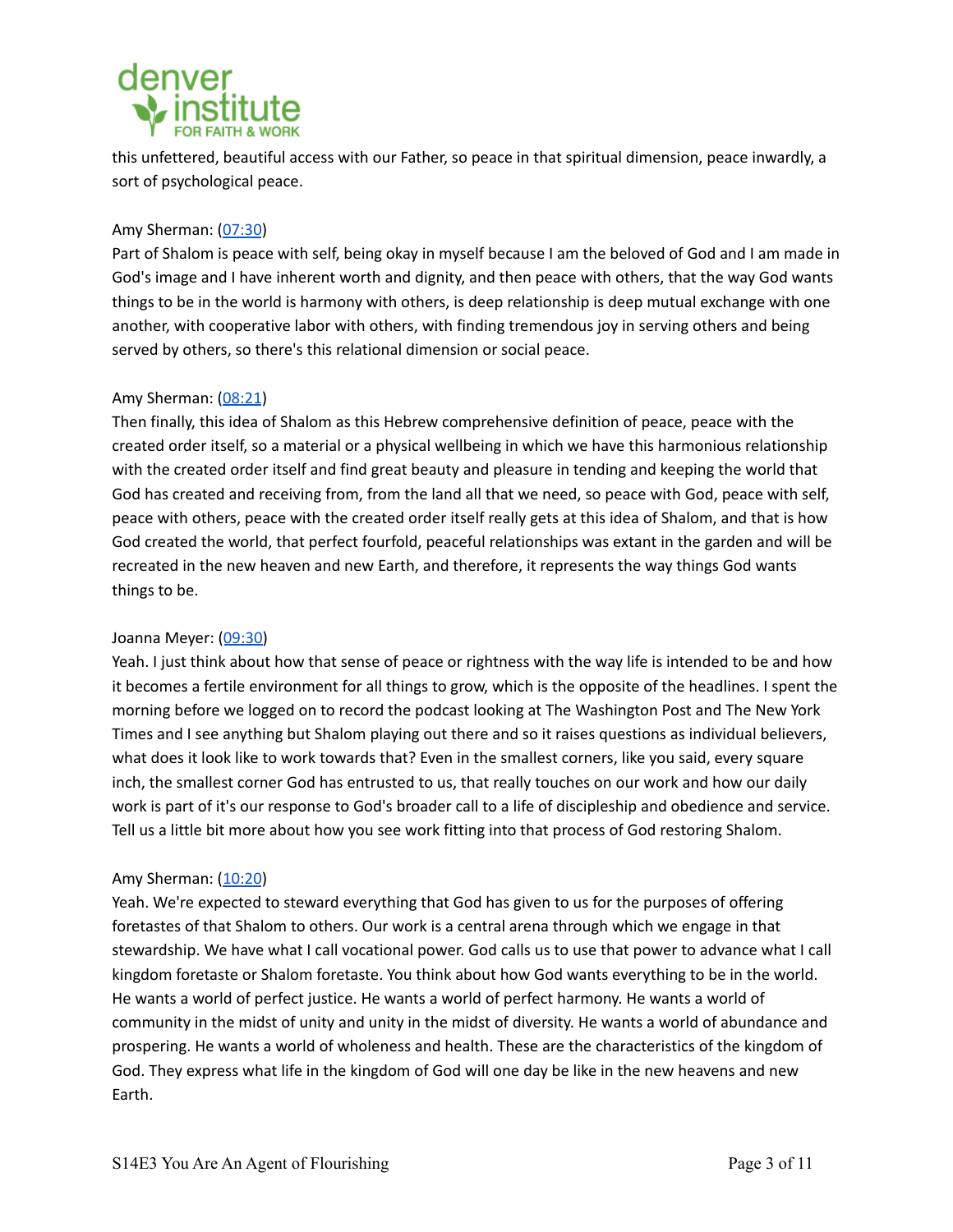

## Amy Sherman: [\(11:47](https://www.rev.com/transcript-editor/Edit?token=GIjTQ1HbKSrwuprYah7iErOkzLFCKBg7OgAzk3EUX_rO8UWJ3lkxeG_2W23txindY6v0vAL8tQJw9RfcVUfNlFfSjek&loadFrom=PastedDeeplink&ts=707.84))

We have the opportunity through our work to use our influence, use our skills, use our knowledge, use our networks, use our talents, et cetera, in ways that offer people little foretastes of that, so bringing about a little more justice in the world, bringing about a little bit more peace in the world, bringing about a little bit more prosperity or wholeness in the world, I think that's how I understand our work as foretaste bringers.

#### Joanna Meyer: ([12:27\)](https://www.rev.com/transcript-editor/Edit?token=GIjTQ1HbKSrwuprYah7iErOkzLFCKBg7OgAzk3EUX_rO8UWJ3lkxeG_2W23txindY6v0vAL8tQJw9RfcVUfNlFfSjek&loadFrom=PastedDeeplink&ts=747.4)

You introduced this idea that you just referenced a vocational power, the idea that every believer has a unique mix of opportunities and skills that they can leverage for kingdom influence. To me, that is one of the most life-giving and equipping concepts because often, I'll talk to folks that are in the middle of their career or newer who may not feel like they have the title or their authority to make big change, they didn't found their own company or run the show there. Their question is, "Tell me what this looks like to lead from the middle." I think vocational power is critical because it allows every believer to see where they fit and what their distinct mix of opportunity for influence is. Tell us a little bit more about types of vocational power and how a person can begin to discern what their mix of influence is.

## Amy Sherman: [\(13:16](https://www.rev.com/transcript-editor/Edit?token=GIjTQ1HbKSrwuprYah7iErOkzLFCKBg7OgAzk3EUX_rO8UWJ3lkxeG_2W23txindY6v0vAL8tQJw9RfcVUfNlFfSjek&loadFrom=PastedDeeplink&ts=796.33))

Yeah, yeah. In the book Kingdom Calling, I talk about, I think it's seven dimensions of vocational power, but there are things like the particular types of knowledge or expertise that we acquire over time in a certain field of work. Certainly, the practical skills that we have that we are deploying as we do that work. But also things like the position that we hold within our particular work, whether that is a position of authority over lots of people, or whether that's a position as someone who is there to really support and build capacity into others, so position is part of it.

# Amy Sherman: [\(14:08](https://www.rev.com/transcript-editor/Edit?token=GIjTQ1HbKSrwuprYah7iErOkzLFCKBg7OgAzk3EUX_rO8UWJ3lkxeG_2W23txindY6v0vAL8tQJw9RfcVUfNlFfSjek&loadFrom=PastedDeeplink&ts=848.08))

Our networks, the fact that not only are we doing a certain type of work, but we've developed a whole cadre of comrades in that work. We have colleagues, we have relationships perhaps with customers, or suppliers, or if we're in education, we have relationships with people in the administration and also relationships with our students, and so networks are an important part of vocational power.

#### Amy Sherman: [\(14:47](https://www.rev.com/transcript-editor/Edit?token=GIjTQ1HbKSrwuprYah7iErOkzLFCKBg7OgAzk3EUX_rO8UWJ3lkxeG_2W23txindY6v0vAL8tQJw9RfcVUfNlFfSjek&loadFrom=PastedDeeplink&ts=887.62))

What I find when I talk with people about vocational power is that most people don't have a very robust sense of just how much they have and it goes back to something that you mentioned, Joanna, in that if I'm not the big boss, if I'm not the owner of the company, if I'm not the principal at the school, it's hard for me to really have this sense of what vocational power I have, not even to mention those whose vocational power is being deployed in an unpaid environment. Those folks even more have this sense of, "Well, what do you mean? I don't even have a real job. I don't have any vocational power."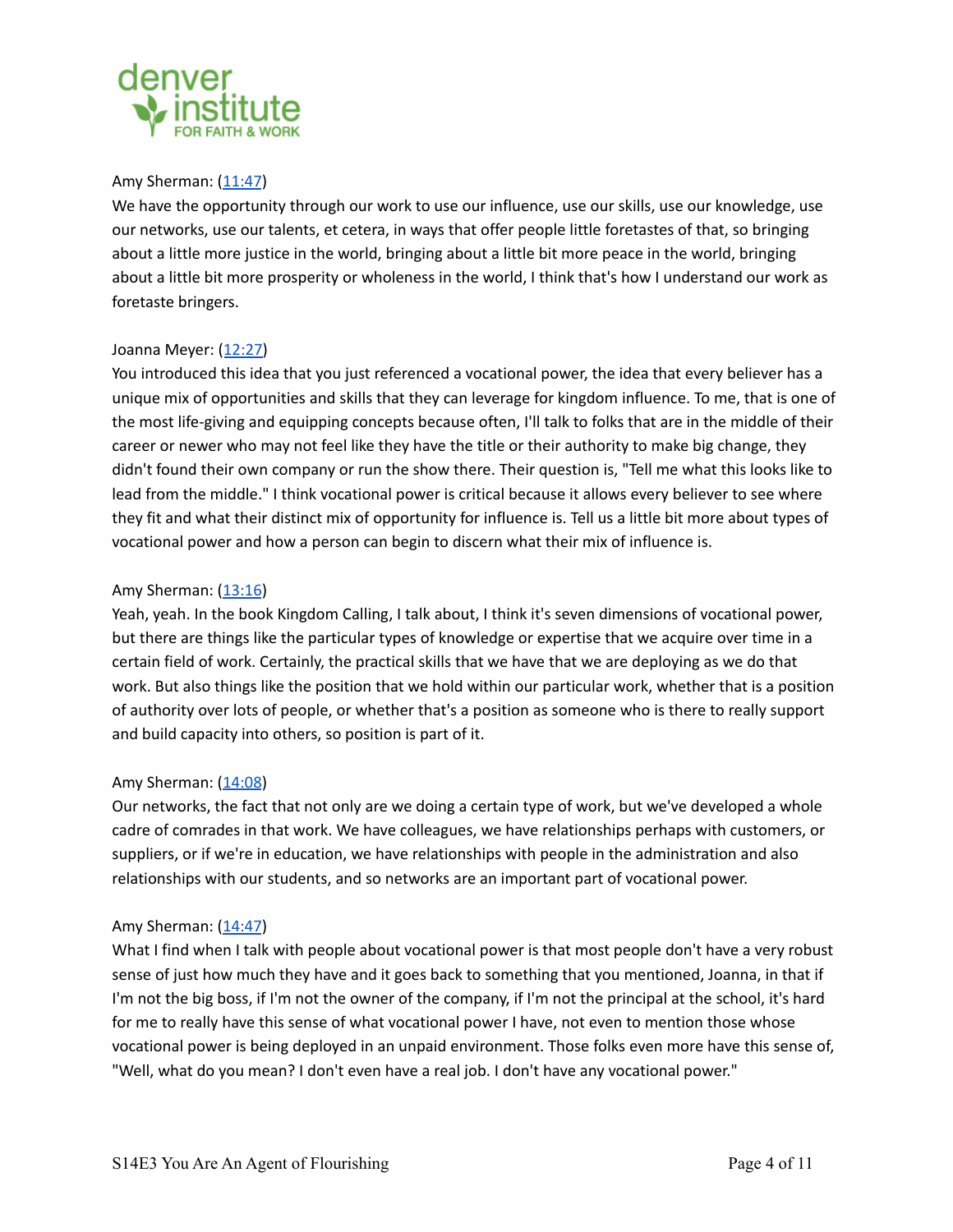

#### Joanna Meyer: ([15:36\)](https://www.rev.com/transcript-editor/Edit?token=GIjTQ1HbKSrwuprYah7iErOkzLFCKBg7OgAzk3EUX_rO8UWJ3lkxeG_2W23txindY6v0vAL8tQJw9RfcVUfNlFfSjek&loadFrom=PastedDeeplink&ts=936.69)

We'll put a link in our show notes to the book Kingdom Calling. I would encourage people to just spend some time with that. What I hear you describing, Amy, is a much broader shift in our faith journey, from having a private faith, to having a public-oriented faith, or I should say the overflow of your private faith is a move towards being oriented to God's work outside of ourselves. In your book Agents of Flourishing, you include this quote that I'm going to share because I love it. It's from Michael Cassidy, he's from South Africa, and he describes this shift this way. He says, "Conversion marks the birth of the movement out of a merely private existence into a public consciousness. Conversion is the beginning of active solidarity with the purposes of the kingdom of God in the world." Why is this shift so critical and how do you see the body of Christ moving towards the common good as a result of it?

# Amy Sherman: [\(16:31](https://www.rev.com/transcript-editor/Edit?token=GIjTQ1HbKSrwuprYah7iErOkzLFCKBg7OgAzk3EUX_rO8UWJ3lkxeG_2W23txindY6v0vAL8tQJw9RfcVUfNlFfSjek&loadFrom=PastedDeeplink&ts=991.47))

I think that shift that Michael Cassidy is talking about is critical because we are prone to think of God's salvific work in very individual or personal terms. There's a way in which that is absolutely right and critically important. Jesus is, in fact, our personal Savior. We do, in fact, need a personal Savior and Lord. But the purposes of God in the world are broader than only the salvation of individuals. Jesus does, in fact, come to make us new, but He also comes to make all things new. Colossians 1, I think, is a great reflection on this kind of cosmic scope of God's redemptive work in the world. The phrase, "All things, all things, all things," is repeated multiple times in that Colossians 1 passage.

#### Amy Sherman: [\(17:59](https://www.rev.com/transcript-editor/Edit?token=GIjTQ1HbKSrwuprYah7iErOkzLFCKBg7OgAzk3EUX_rO8UWJ3lkxeG_2W23txindY6v0vAL8tQJw9RfcVUfNlFfSjek&loadFrom=PastedDeeplink&ts=1079.72))

When we are converted by Christ, when He calls us out of darkness into His kingdom of light, He is then calling us to participate in this larger restorative work that He is doing in the world. Certainly, part of that involves sharing our faith with other individuals, sharing our faith and the glorious good news that individual people can be restored into fellowship with the God who loves them more than any person could ever love them. But it is also a call not only to that personal evangelism-type work, but it is a call to this broader renewing, redemptive, restorative that work that God is doing in the world. One of the ways I said this on another podcast or something that I did a while back was saying, imagine you work in a law office and you've become a, you've become a believer. Well, God loves lawyers.

Joanna Meyer: ([19:30\)](https://www.rev.com/transcript-editor/Edit?token=GIjTQ1HbKSrwuprYah7iErOkzLFCKBg7OgAzk3EUX_rO8UWJ3lkxeG_2W23txindY6v0vAL8tQJw9RfcVUfNlFfSjek&loadFrom=PastedDeeplink&ts=1170.31) He does.

# Amy Sherman: [\(19:31](https://www.rev.com/transcript-editor/Edit?token=GIjTQ1HbKSrwuprYah7iErOkzLFCKBg7OgAzk3EUX_rO8UWJ3lkxeG_2W23txindY6v0vAL8tQJw9RfcVUfNlFfSjek&loadFrom=PastedDeeplink&ts=1171.95))

As a new Christian, you also want to love the individual lawyers in your firm and share the good news of Christ with them. But God also loves law and God is interested not only in transforming lawyers, He's interested in transforming law. If you're in healthcare and you've met Christ, yes, God is interested in individual doctors and nurses and technicians finding salvation in Christ. Christ is also renewing the industry of healthcare and wants us to participate with Him in that work of renewal.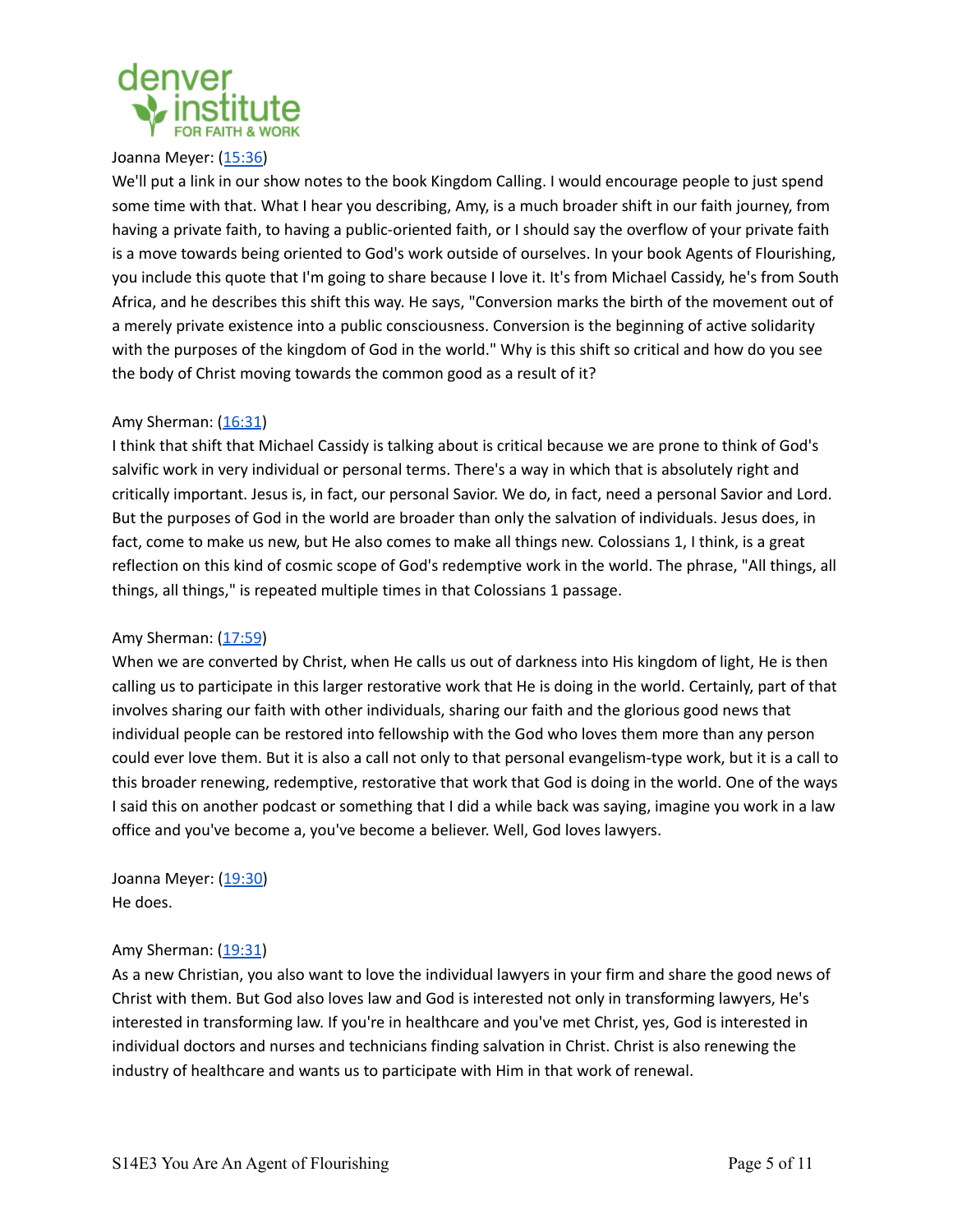

#### Amy Sherman: [\(20:16](https://www.rev.com/transcript-editor/Edit?token=GIjTQ1HbKSrwuprYah7iErOkzLFCKBg7OgAzk3EUX_rO8UWJ3lkxeG_2W23txindY6v0vAL8tQJw9RfcVUfNlFfSjek&loadFrom=PastedDeeplink&ts=1216.73))

Since God is involved in this very comprehensive work, then we also are called to that very comprehensive work, and that gets us back then again to this idea of the common good because I find that sometimes people think that there's some sort of competition, so to speak, between, well, no, what Jesus really wants us to be about is personal evangelism and going out and saving people who are lost, and then other people who are like, "Well, no. What God is doing all this stuff to bring about transformation and systems and structures and He cares about all this cosmic stuff, and so we have to pursue social justice and work for change," as though somehow those are two separate things, as opposed to saying, "No, these are all part of God's mission in the world, and they have a dynamic relationship with one another."

# Amy Sherman: [\(21:29](https://www.rev.com/transcript-editor/Edit?token=GIjTQ1HbKSrwuprYah7iErOkzLFCKBg7OgAzk3EUX_rO8UWJ3lkxeG_2W23txindY6v0vAL8tQJw9RfcVUfNlFfSjek&loadFrom=PastedDeeplink&ts=1289.63))

Pursuing the common good pursuing the notion of seeing more and more and more of the kingdom and the kingdom's values become incarnated and embodied in all these different spheres of life, that work is precious and important to God, and so is the work of seeing individual people becoming ever more renewed and sanctified and made more into the full human beings that God created us to be.

## Jeff Haanen: [\(22:13](https://www.rev.com/transcript-editor/Edit?token=GIjTQ1HbKSrwuprYah7iErOkzLFCKBg7OgAzk3EUX_rO8UWJ3lkxeG_2W23txindY6v0vAL8tQJw9RfcVUfNlFfSjek&loadFrom=PastedDeeplink&ts=1333.48))

Hi. I'm Jeff Haanen, founder of Denver Institute for Faith & Work. I would like to invite you to become a part of our new monthly partner community. Whether it's a monthly commitment of \$25, \$50, or any amount, your generosity will support Denver Institute's ongoing efforts to help men and women love God, their neighbors, and society through their daily work, including this podcast. To say thank you as a monthly partner, you will receive a welcome box. You'll have exclusive access to private digital content, personalized vocational coaching, and discounts for Denver Institute content and experiences. To become monthly partners, simply visit Denver institute.org/give, or see the show notes in today's episode. Thank you in advance for your generosity.

#### Joanna Meyer: ([22:57\)](https://www.rev.com/transcript-editor/Edit?token=GIjTQ1HbKSrwuprYah7iErOkzLFCKBg7OgAzk3EUX_rO8UWJ3lkxeG_2W23txindY6v0vAL8tQJw9RfcVUfNlFfSjek&loadFrom=PastedDeeplink&ts=1377.51)

Such a beautiful picture of the way that we engage our world. I'd like to know a little bit more about your new book, Agents of Flourishing. In the very beginning, you talk about how heartening it has been to see churches really gain a vision for broader involvement in their communities. We have a mutual friend, Eric Swanson, who endorsed the book, who talks a lot about that. He leads a movement of people that are all around the US helping churches think more strategically about meeting the needs of their community.

#### Joanna Meyer: ([23:27\)](https://www.rev.com/transcript-editor/Edit?token=GIjTQ1HbKSrwuprYah7iErOkzLFCKBg7OgAzk3EUX_rO8UWJ3lkxeG_2W23txindY6v0vAL8tQJw9RfcVUfNlFfSjek&loadFrom=PastedDeeplink&ts=1407.2)

Yet you push back a little bit. You point to the verse in Jeremiah 29 that talks about seeking the peace of our city and pursue it. It's a vision for the Israelites who are living in exile as a result of their disobedience and trying to figure out what it looked like to engage this foreign culture, which some churches today may feel that same sense of what does it look like to effectively engage a secular culture that doesn't want us or value what we have to offer. But you say, "Hey, I love seeing that churches are embracing this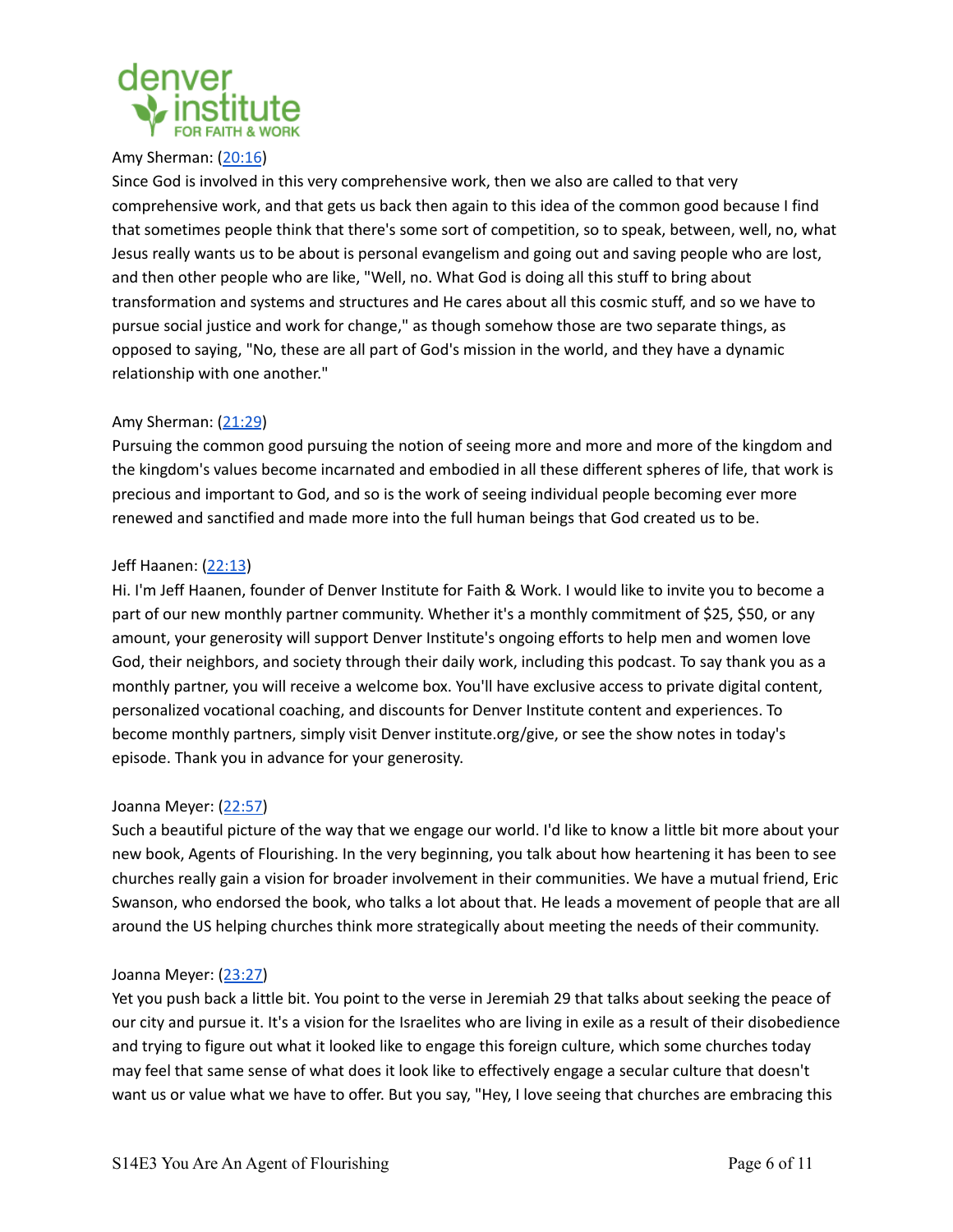

vision of serving the city, but I think we need to press in harder and to ask, what does it look like to do this well?", which has led to this pretty cool book, I mean, Agents of Flourishing. Tell me more about your motivation for writing the book.

## Amy Sherman: [\(24:09](https://www.rev.com/transcript-editor/Edit?token=GIjTQ1HbKSrwuprYah7iErOkzLFCKBg7OgAzk3EUX_rO8UWJ3lkxeG_2W23txindY6v0vAL8tQJw9RfcVUfNlFfSjek&loadFrom=PastedDeeplink&ts=1449.16))

Well, I appreciate your enthusiasm for it. That's very kind and encouraging. Yeah, I think I had a few different motivations. Certainly, one of the biggies was this disjunction a bit that I was seeing between, on the one hand, an enthusiastic embrace of the vision of seeking the peace and prosperity of the city, which is something I celebrate very, very, very much. I want churches to have this self-identity as actors, really, really powerful actors in their local communities who can be vehicles of tremendous blessing in their localities in a whole variety of ways.

## Amy Sherman: [\(25:08](https://www.rev.com/transcript-editor/Edit?token=GIjTQ1HbKSrwuprYah7iErOkzLFCKBg7OgAzk3EUX_rO8UWJ3lkxeG_2W23txindY6v0vAL8tQJw9RfcVUfNlFfSjek&loadFrom=PastedDeeplink&ts=1508.7))

I love the banners. I love the going on the website and seeing that particular verse highlighted and all of that, but it just seemed like a number of times I was finding that the way that vision was being implemented was very inadequate, so I would see this embrace of this massive vision of seeking the Shalom of your city, but then what was the church actually doing? Well, they were having a one-day-a-year serve fest. Everybody puts on the blue T-shirt and has the logo on it or whatever and goes out. I'm not opposed to one-day serve fests. I don't think-

Joanna Meyer: ([26:01\)](https://www.rev.com/transcript-editor/Edit?token=GIjTQ1HbKSrwuprYah7iErOkzLFCKBg7OgAzk3EUX_rO8UWJ3lkxeG_2W23txindY6v0vAL8tQJw9RfcVUfNlFfSjek&loadFrom=PastedDeeplink&ts=1561.45) "Let's go paint," that's what I think of.

#### Amy Sherman: [\(26:06](https://www.rev.com/transcript-editor/Edit?token=GIjTQ1HbKSrwuprYah7iErOkzLFCKBg7OgAzk3EUX_rO8UWJ3lkxeG_2W23txindY6v0vAL8tQJw9RfcVUfNlFfSjek&loadFrom=PastedDeeplink&ts=1566.91))

... Yeah, those aren't the things that are really going to bring about the kind of transformation that I think the Lord is really interested in. The book was written as a way to say I love that you have embraced this vision. Now, let's really take this vision really seriously and think deeply and well about what are the implications for that and what are the appropriate strategies to follow to actually begin to live into that vision. I feel like there's a good number of particularly young congregational leaders that I've met along the way who are hungry for that kind of discussion and instruction.

#### Joanna Meyer: ([27:02\)](https://www.rev.com/transcript-editor/Edit?token=GIjTQ1HbKSrwuprYah7iErOkzLFCKBg7OgAzk3EUX_rO8UWJ3lkxeG_2W23txindY6v0vAL8tQJw9RfcVUfNlFfSjek&loadFrom=PastedDeeplink&ts=1622.13)

Amy, one of the gifts that I think is very unique to you as a thinker and leader and author is that you're able to take concepts and translate them into practical models that help people understand how to live those concepts out. I think the framework of vocational power, it really quantifies, what does it look like to leverage the situation as God puts you in? You do the same thing in Agents of Flourishing. You use this framework of six endowments that came out of the Thriving Cities Project and you flesh it out and say, "Here's a model for churches to begin to explore," so think about serving their community more effectively. I would like to know more about six endowments. What are they and how does that relate to church life?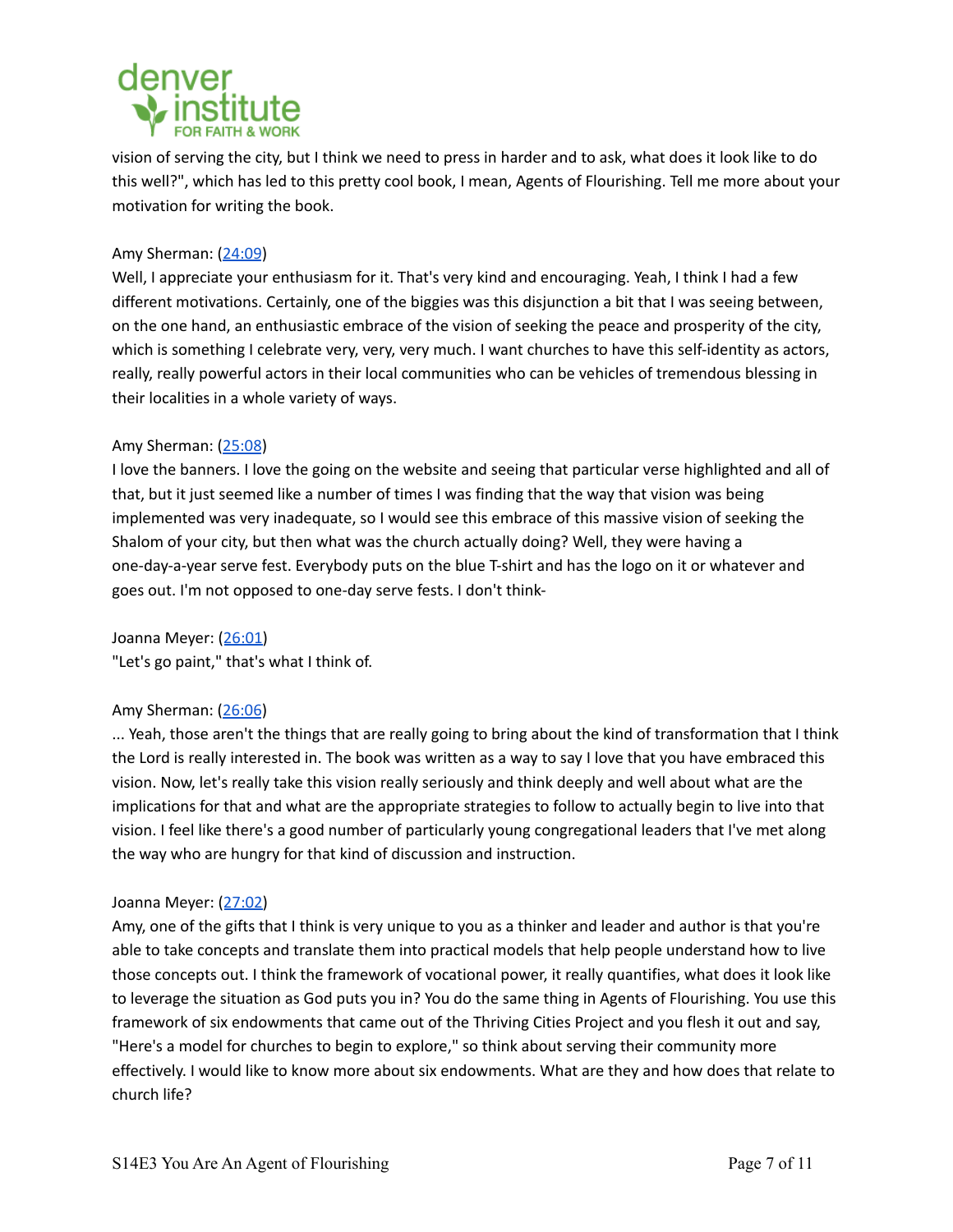

#### Amy Sherman: [\(27:44](https://www.rev.com/transcript-editor/Edit?token=GIjTQ1HbKSrwuprYah7iErOkzLFCKBg7OgAzk3EUX_rO8UWJ3lkxeG_2W23txindY6v0vAL8tQJw9RfcVUfNlFfSjek&loadFrom=PastedDeeplink&ts=1664.77))

Well, I wanted to write a book about how the churches can contribute to the flourishing of their communities. I was looking at different frameworks that have been proposed, metrics measuring, "Well, how do you know you have a thriving or flourishing community?" I came across this group called the Thriving Cities Group and I loved their framework because essentially what they said was that in order to have a thriving community, your community needs to be healthy and strong in six main domains or realms of societal life, which they call community endowments. They give each of these six endowments a label. They are the good, the true, the beautiful, the just and well-ordered, the sustainable, and the prosperous. Those realms map onto familiar realms of activity and institutions that we would all be familiar with. The realm of the true is all about education and learning and human knowledge and the realm of the prosperous is about economic life. The realm of the just and well-ordered is about political and civic life, the realm of law, and the criminal justice system, and governance, and all of that.

#### Amy Sherman: [\(29:20](https://www.rev.com/transcript-editor/Edit?token=GIjTQ1HbKSrwuprYah7iErOkzLFCKBg7OgAzk3EUX_rO8UWJ3lkxeG_2W23txindY6v0vAL8tQJw9RfcVUfNlFfSjek&loadFrom=PastedDeeplink&ts=1760.7))

What I realized was that as I had really studied the biblical theme of flourishing and how does the Bible understand flourishing and what are the dimensions of flourishing or the characteristics of flourishing. As I listed those out on one side of a piece of paper and then was looking at the six community endowments of the Thriving Cities Group framework and I was just seeing all this alignment between these two things and I realized, "Okay. Well, here we have a framework that says, what does a healthy thriving city look like? Well, it's got to be strong in these six arenas."

#### Amy Sherman: [\(30:07](https://www.rev.com/transcript-editor/Edit?token=GIjTQ1HbKSrwuprYah7iErOkzLFCKBg7OgAzk3EUX_rO8UWJ3lkxeG_2W23txindY6v0vAL8tQJw9RfcVUfNlFfSjek&loadFrom=PastedDeeplink&ts=1807.59))

Okay. Well, that means if Jeremiah 29:7 is calling us to seek the peace and prosperity, the Shalom of the city, then one way that we could do that is to think strategically about what is the church's role of strengthening each of those six different realms of life or community endowments, as they're called. I ended up using it as the organizing structure for the book, telling both stories from church history of how Christians and congregations in the past have contributed to each of those six realms of life, as well as sharing contemporary accounts of churches today who, through a variety of ministries and programs, are contributing to strengthening one or more of those endowments.

#### Joanna Meyer: ([31:02\)](https://www.rev.com/transcript-editor/Edit?token=GIjTQ1HbKSrwuprYah7iErOkzLFCKBg7OgAzk3EUX_rO8UWJ3lkxeG_2W23txindY6v0vAL8tQJw9RfcVUfNlFfSjek&loadFrom=PastedDeeplink&ts=1862.51)

Gosh, I love that vision because it creates some categories in which churches can think about my own congregation. Often we're talking about for pastors, if we have any ministry leaders listening, we'll say, "Hey, step one in discipling, your people for work is understanding where your people work. As you think about who they are and how they spend their days, do you actually know what they do?" I think, wouldn't it be amazing to do some, this is a sociological or community-development term, but do some asset mapping. Actually, look at your congregation in these six... I'm getting a two thumbs up on the video for Amy, which is awesome, but do some asset mapping. Look at your congregation and say, "Where do we have people serving in these six areas? Do we have unique pockets of influence? Are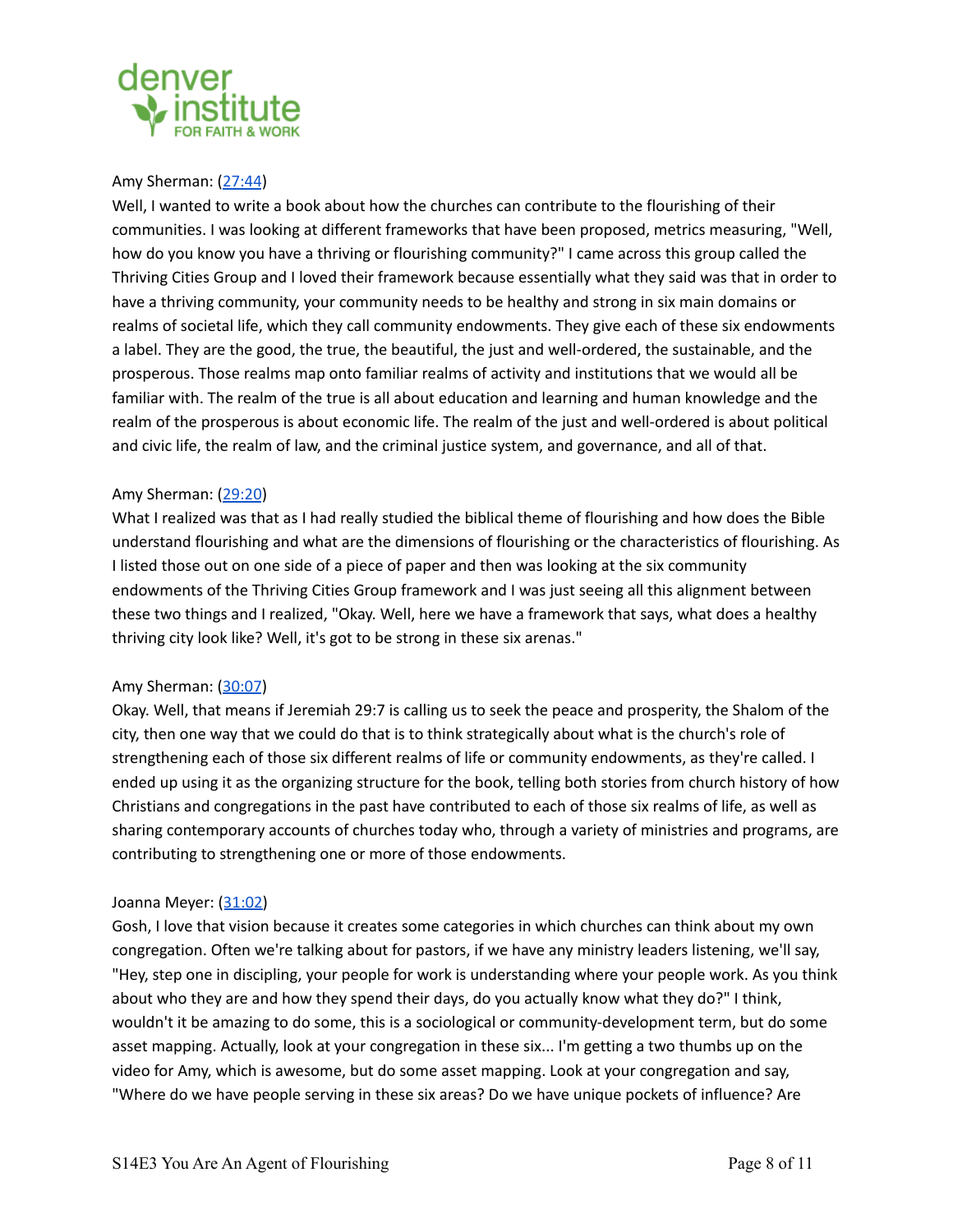

there unique needs in our community in these areas where we could equip our people to be having influence and service there?"

# Joanna Meyer: ([31:54\)](https://www.rev.com/transcript-editor/Edit?token=GIjTQ1HbKSrwuprYah7iErOkzLFCKBg7OgAzk3EUX_rO8UWJ3lkxeG_2W23txindY6v0vAL8tQJw9RfcVUfNlFfSjek&loadFrom=PastedDeeplink&ts=1914.79)

I think that's so much richer and more targeted than having a paint at your local junior high, or host an Easter egg hunt on the lawn and hope your neighbors come. That's like putting God's best people where it matters, or taking advantage of where they already are. There's so many opportunities for us to be thinking more richly about how we serve our cities and also in a way that affirms and empowers the believers where they are. Amazing stuff.

## Joanna Meyer: ([32:22\)](https://www.rev.com/transcript-editor/Edit?token=GIjTQ1HbKSrwuprYah7iErOkzLFCKBg7OgAzk3EUX_rO8UWJ3lkxeG_2W23txindY6v0vAL8tQJw9RfcVUfNlFfSjek&loadFrom=PastedDeeplink&ts=1942.46)

I hope people are sensing my excitement for the book because I think it's such a gift to the kingdom, Amy. I'm going to ask you one question to wrap up and that is you had some tips from somebody who's lived on the front lines of serving a community of non-negotiables, things that churches need to be thinking about as they start any project that would be community-oriented. I'm wondering if you could give us a thumbnail sketch of what some of those non-negotiables are?

## Amy Sherman: [\(32:49](https://www.rev.com/transcript-editor/Edit?token=GIjTQ1HbKSrwuprYah7iErOkzLFCKBg7OgAzk3EUX_rO8UWJ3lkxeG_2W23txindY6v0vAL8tQJw9RfcVUfNlFfSjek&loadFrom=PastedDeeplink&ts=1969.4))

Well, like you, I think the first place to start is in that inventorying of assets. At the very end of Agents of Flourishing, my next steps chapter begins with an encouragement to do what I call a 360-degree inventory, which includes both the church's physical assets, but even more importantly, the human capital represented by the people in the pews, and identifying which domains they are serving in, and as you say, whether there are particular community endowments where a preponderance of giftedness is resident.

#### Amy Sherman: [\(33:35](https://www.rev.com/transcript-editor/Edit?token=GIjTQ1HbKSrwuprYah7iErOkzLFCKBg7OgAzk3EUX_rO8UWJ3lkxeG_2W23txindY6v0vAL8tQJw9RfcVUfNlFfSjek&loadFrom=PastedDeeplink&ts=2015.78))

All right, for me, this notion of a non-negotiable principle, I guess, is it all has to do with stewarding our power. It all has to do with saying, "Okay, the Lord has put me in this or that domain primarily. Let me do an inventory of my own level of influence networks, power defined as knowledge, skill, et cetera." All right, well, now what am I going to do with that? I think we have to adopt a servant mindset so that we are looking at other people around us in this particular domain that we're in.

#### Amy Sherman: [\(34:40](https://www.rev.com/transcript-editor/Edit?token=GIjTQ1HbKSrwuprYah7iErOkzLFCKBg7OgAzk3EUX_rO8UWJ3lkxeG_2W23txindY6v0vAL8tQJw9RfcVUfNlFfSjek&loadFrom=PastedDeeplink&ts=2080.45))

We're asking ourselves questions like, "How can I build up other people's capacities? How can I use the power that I have to build up another person's capacities? How can I create new opportunities perhaps for people who have been shot out of opportunities in one way or another? How can I just simply affirm the giftedness of other people in this particular realm and encourage them to think about how they can be deploying what God has given them for the good of their neighbors?" It's this way of saying I work in this sphere and I have connections to all these different kinds of people through my work in this sphere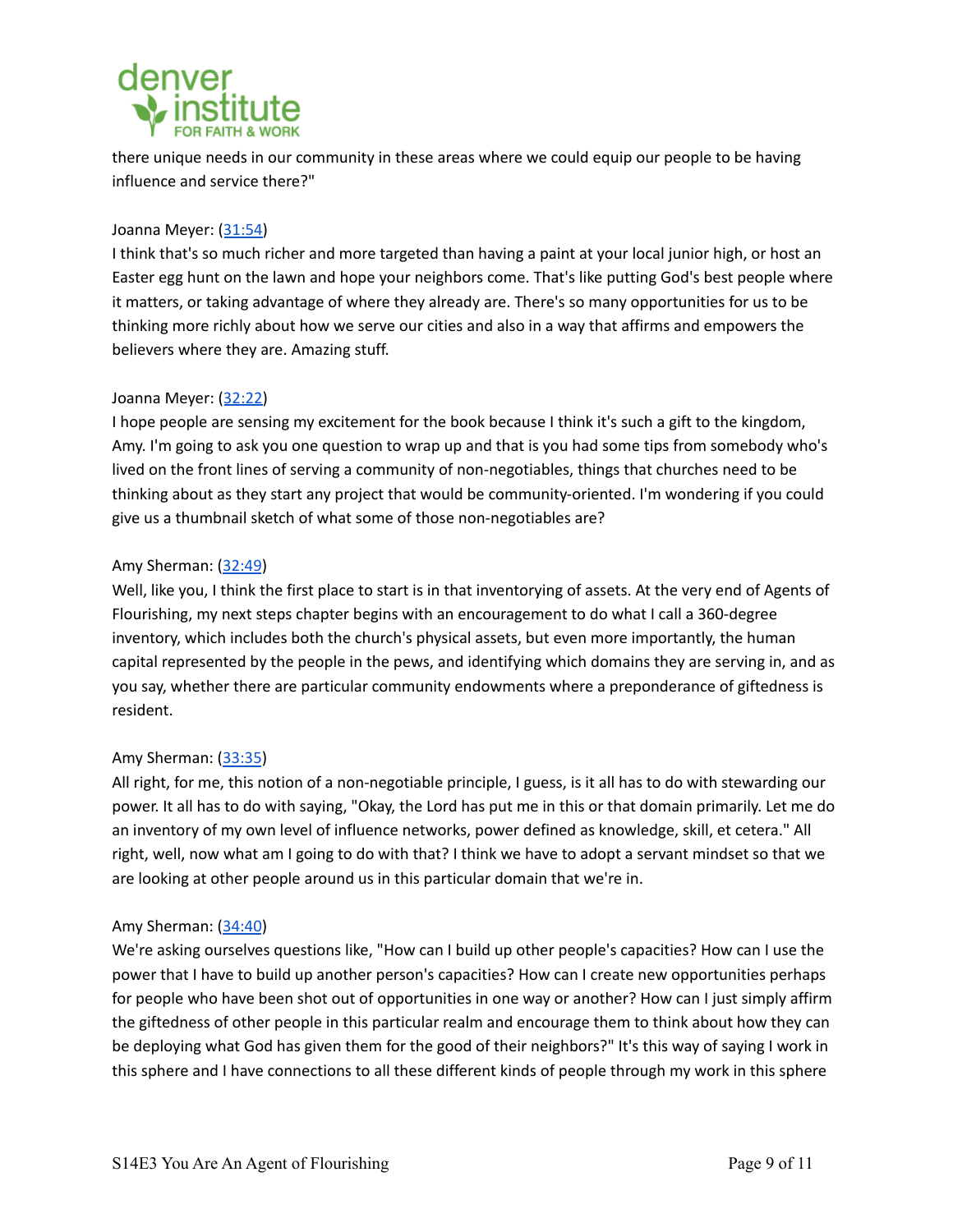# denver

and how can I use whatever level of influence or power that I have to really be a blessing to them, either by affirming them, building up their own capacity, or creating new opportunities for them.

# Amy Sherman: [\(36:03](https://www.rev.com/transcript-editor/Edit?token=GIjTQ1HbKSrwuprYah7iErOkzLFCKBg7OgAzk3EUX_rO8UWJ3lkxeG_2W23txindY6v0vAL8tQJw9RfcVUfNlFfSjek&loadFrom=PastedDeeplink&ts=2163.14))

I think very practically, that can look like you work at an architecture firm, and a couple years ago, somebody has decided that you're going to have this summer internship program and you're going to let college kids who are thinking maybe about being architects come and spend the summer doing an internship and maybe you recognize that all the people that are coming for the internship are all the same color and they're all the same educational background and they're all the same. It's a certain very thin slice of the populous and you begin to say, "Gosh, aren't there minority kids going to other schools who also have this desire to be an architect?Maybe we need to open up our program and be more deliberate about inviting folks in who otherwise wouldn't maybe have that on-ramp." There's this servant mentality, this other-centeredness of how can I steward the power that I have in this particular domain to create opportunity for others.

# Amy Sherman: [\(37:21](https://www.rev.com/transcript-editor/Edit?token=GIjTQ1HbKSrwuprYah7iErOkzLFCKBg7OgAzk3EUX_rO8UWJ3lkxeG_2W23txindY6v0vAL8tQJw9RfcVUfNlFfSjek&loadFrom=PastedDeeplink&ts=2241.62))

Then I think that the other non-negotiable is to have a kingdom-centered view of the work itself, so we have an other-centered view of people where we're saying, "I'm here to be a servant and to create opportunity for others," and we have this kingdom-centric view of the work itself so that we recognize, "Oh, as I'm here working in this domain, part of what I'm doing in stewarding what God has given to me is I'm blessing other people, but part of what I'm supposed to be doing also is thinking about the nature of the work that we're doing, whether it's healthcare, or law, or architecture, whether it is business, whether it's working in the criminal justice system, whether it's education," and asking questions about, "What are God's purposes for this particular field of work?"

# Amy Sherman: [\(38:33](https://www.rev.com/transcript-editor/Edit?token=GIjTQ1HbKSrwuprYah7iErOkzLFCKBg7OgAzk3EUX_rO8UWJ3lkxeG_2W23txindY6v0vAL8tQJw9RfcVUfNlFfSjek&loadFrom=PastedDeeplink&ts=2313.06))

I think about the people, for example, who are involved in the finance sector, right? Part of what it looks like to be an agent of flourishing in the financing sector is to really think about how can I bless other people, or how could I create new opportunities for folks who might otherwise not have opportunities, but part of it is also to sit around and say, "Gosh, what's God's view for investing? What's the purpose of investment?", and to realize, well, the purpose of investment is not just to make money. The purpose of investment is to build capacity in businesses and hopefully to get behind businesses that exist to do good in the world. It's thinking very deeply and well and carefully and prayerfully about the work itself that you're doing as well as thinking about the people among whom you are doing the work.

# Joanna Meyer: ([39:42\)](https://www.rev.com/transcript-editor/Edit?token=GIjTQ1HbKSrwuprYah7iErOkzLFCKBg7OgAzk3EUX_rO8UWJ3lkxeG_2W23txindY6v0vAL8tQJw9RfcVUfNlFfSjek&loadFrom=PastedDeeplink&ts=2382.33)

Amy, one of my favorite things is to give our guests the final word, a chance to really call our listeners towards greater love for God and service in the world, and so I want to give you the chance to give our listeners a charge based on your writing and your passions.